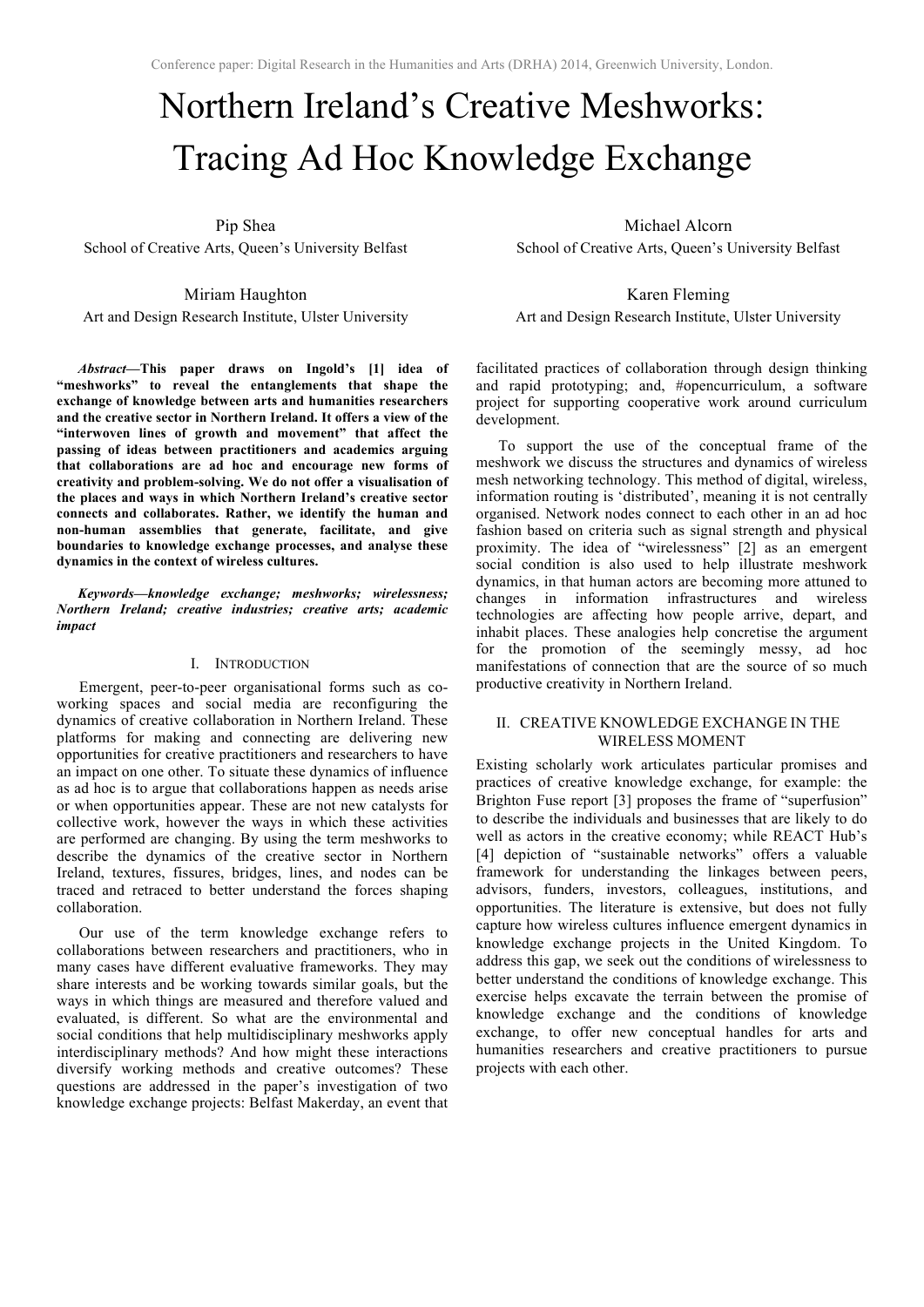The conditions under which the exchange of knowledge occurs are changing. Much has been written about the role of socio-technical systems in this equation, specifically the ways in which they are enabling new organisational forms: from online communities [5, 6, 7, 8], to economic systems [9,10], to activist networks [11,12]. In the creative and cultural industries, the blurring of boundaries between makers and users "challenges consensual notions of what it means to work" in this field [13]. But when we focus specifically on the exchange of knowledge among creative researchers and creative practitioners, we see wireless technologies becoming the catalysts for new modes of practice and ways of connecting. We propose that the lack of investigation in to this area is due to the speed at which wireless technologies have become ubiquitous. This line of inquiry is supported by William's [14] provocation that people have become so used to hearing proclamations about how new technologies usher in societal changes – such as the steam engine, the automobile, and the atomic bomb – that the specifics of these changes become obscured.

We arrived at "wirelessness" [2] as a lens for the analysis of knowledge exchange via a series of conceptual bridges. The ad hoc dynamics supporting Northern Ireland's creative sector saw us refer to it as a series of meshworks [1] to emphasise the entanglements that shape its activities. This conceptual frame led us to think about the structures and dynamics of mesh networking, wireless networks that self-organise in an ad hoc fashion. In a mesh network, if one node goes down the rest of the nodes can still communicate with each other, directly or through one or more intermediate nodes. The material structures of mesh networks offered us a reference point for imagining Northern Ireland's ad hoc organisational forms. From this point, the application of wirelessness  $[2]$  – a social condition of wireless cultures – became a line of inquiry.

The term creative meshworks aims to encapsulate the entanglements of academic and non-academic structures, dynamics, materials, and people that contribute to and affect creative fields. We have chosen this term to describe how the flows and movements that give this sector its momentum are difficult to pin down, visualise, or quantify. This is due to the flexible boundaries of creative practices, and how Northern Ireland is situated geopolitically – the country's legislative structures, economic systems, infrastructures, and cultures are all influenced by its position in the United Kingdom as well as its proximity to and links with the Republic of Ireland. Meshworks is also employed as a term to move beyond the rhetoric of clusters and hubs, to emphasise the new organisational forms underpinning the activities performed by creative practitioners and researchers in Northern Ireland. These activities are akin to Toffler's [15] "adhocracies" proposal, where he predicted constantly changing "kinetic organisations" would figure heavily in the future, eroding the power of established bureaucratic systems.

The emergent configurations of adhoc organising in Northern Ireland are, in most cases, manifesting due to free software platforms and wireless technologies. Online communities, crowdfunding initiatives, and electronic ticketing applications are just a few examples of systems that are helping to support both formal and informal exchanges. The practice of adhoc peer-to-peer organising is also thriving in the various artist run spaces, co-working spaces, and maker spaces. The new configurations of exchange being enabled by these technologies happen as needs arise or when opportunities appear. The following case studies will offer evidence to support this claim, and offer new sightlines for understanding how knowledge exchange projects can be implemented.

## III. CASE STUDIES: MAKERDAY BELFAST AND #OPENCURRICULUM

Makerday Belfast was a creative collaborative design weekend focusing on physical and digital making. The weekend was developed by Michelle Douglas (designer and PhD candidate) and supported by product designer Stephen McGilloway and university lecturer Richard McElveen. Their rationale for the event was to explore collaborative making as a design process. The event encouraged a variety of creative practitioners and researchers to join industry experts from the UK and Ireland to respond to themes over 24 hours. These provocative design briefs were simply key words and phrases such as 'elderly,' 'rural,' and 'Northern Ireland.' Four teams utilised soft modelling materials and digital fabrication tools to co-design imaginative, working prototypes. There were a variety of resources on offer for teams to experiment with: a box of Arduino and Galileo microcontrollers had been donated by Belfast's Farset Labs makerspace, a 3D printer was on loan from the Belfast FabLab, and two FabLab STEAM officers (Science, Technology, Engineering, Arts, Maths) were on hand to help the teams perform rapid prototyping techniques. There was also plenty of sticky tape, bits of cardboard, bags of cable ties, and a wireless network. At the end of the weekend the teams showcased their design solutions, including branding design, hardware prototypes, and fully functional software. One group had even posted the source code of their smart phone app for reuse on Github – a web-based platform for managing and sharing software source code.

Makerday Belfast enabled practitioners and researchers who had known each other for a couple of hours, to successfully self-organise around topics to develop working prototypes. Processes were ad hoc, makeshift, and cobbled together to communicate or illustrate an idea. The exchange of knowledge was also distributed as designers incorporated findings from open access academic papers in to their design rationales.

#opencurriculum is a software project for supporting cooperative work around curriculum development. It was proposed and implemented by Chris Murphy, a multidisciplinary design educator at Ulster University, in collaboration with Little Thunder, a Belfast-based web development agency. They set themselves the task of using GitHub – the software platform previously mentioned – to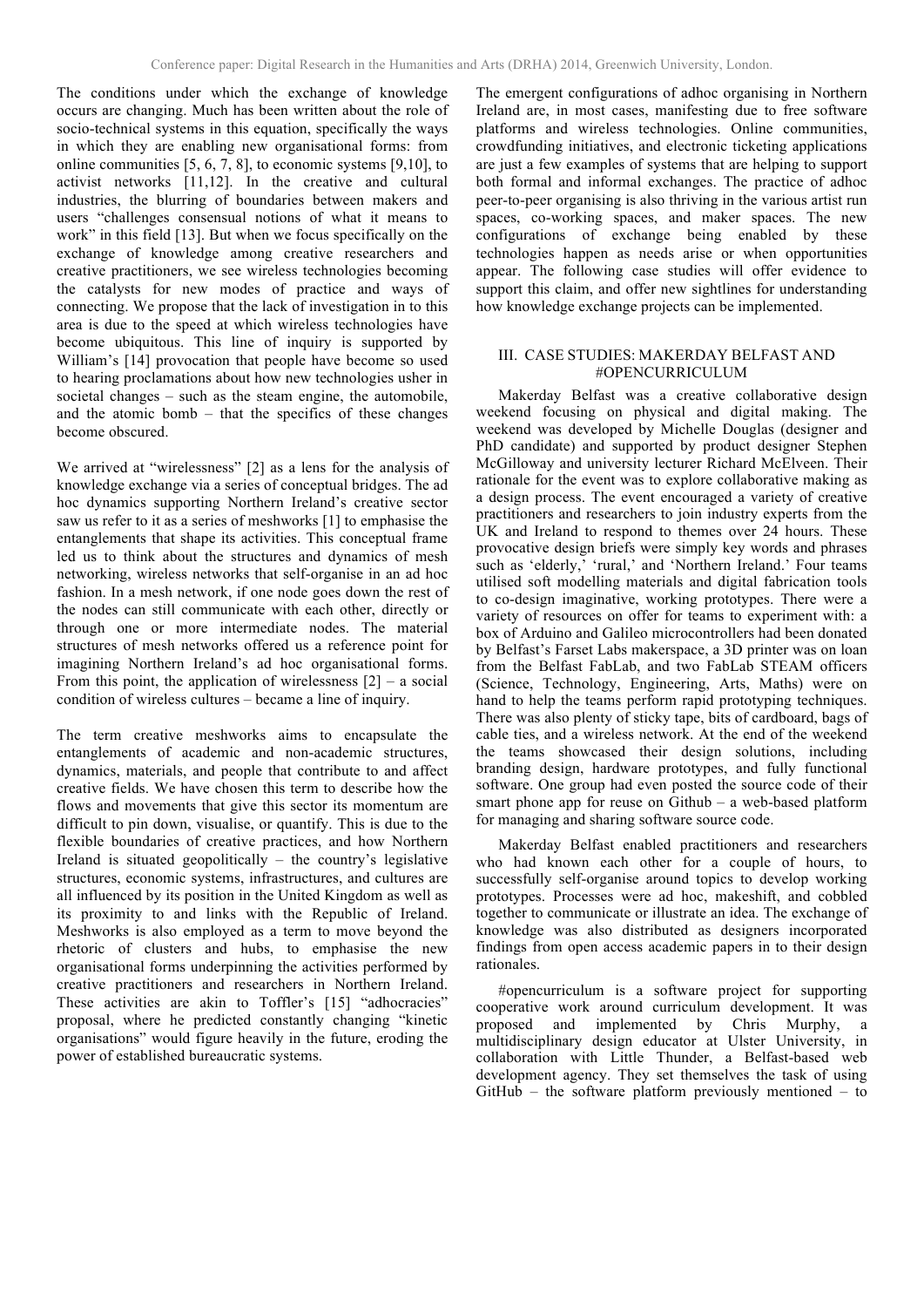facilitate the co-creation and sharing of educational content. They were drawn to GitHub as it has unique features that track content changes between users, known as 'version control'. GitHub was already being used for activities other than code sharing, such as collaborative music composition and as a repository for open source legal documents [16]. As the Github interface is designed for code sharing, not copy sharing, the #opencurriculum team set out to build a userfriendly web interface – that utilised GitHub's version control features – for open, collaborative curriculum development. The team are still working on the #opencurriculum interface, but as a result of their tinkering, they now use the Github platform as a content management system for their Interaction Design course website.

The knowledge exchange processes performed by those involved in the #opencurriculum project were distributed across digital networks, geographic borders, and design disciplines. Processes of self-organisation were often mediated through Twitter interactions. When the team struck a problem they consulted their Twitter networks, and often received answers after a few minutes. In response to one problem the #opencurriculum team had, a 15 year old web developer from England wrote a blog post explaining a work around. Another developer in their Twitter network then wrote some code for the team, because he wanted to make a contribution to the project.

These two case studies were supported by a seed fund managed by Creative Exchange Northern Ireland (CXNI), a research collaboration between Ulster University, Queen's University Belfast, and the Arts and Humanities Research Council (AHRC).

## IV. WIRELESSNESS: A CONDITION OF KNOWLEDGE EXCHANGE

The environmental and social conditions that help creative meshworks apply diverse methods can be better understood through the lens of wirelessness. This proposition stems from the premise that wireless cultures influence the dynamics of knowledge exchange projects in the United Kingdom. Mackenzie's wirelessness proposal describes a social condition that emphasises entanglements with things, gadgets, infrastructures, and services [2]. It produces disordered, ad hoc flows, but helps us negotiate new contexts and different scales by stabilising our transitions through location specific information and familiar rituals. But in its most distilled form, wirelessness is the promise of ubiquitous network connectivity.

The promise of wireless connectivity, which helps us transition, bridge contexts, and interface at different scales, is similar to the promise of knowledge exchange in the arts and humanities. We want tools to bridge divides between theory and practice, and between practitioners and researchers with different evaluative frameworks. We want to negotiate the different scales of large bureacracies and solo creatives, of local challenges and global opportunities; and we want all of this to happen in a relatively stable environment.

The social condition of wirelessness also captures the inevitable disappointments of failing to connect – when wireless networks do not meet our expectations we can be left deflated, angry, or vulnerable. The same applies to knowledge exchange initiatives. When expectations are not iteratively managed, miscommunications and misunderstandings can lead to the breaking down of connections. The somewhat unreliable flows of wireless connectivity also help situate knowledge exchange as a precarious activity, particularly with regards to non-academic partners operating without institutional support.

#### V. CONCLUSION

 Creative knowledge exchange in Northern Ireland is the productive connection of researchers and practitioners. It is a social pursuit that requires certain conditions to deliver the types of multidisciplinary collaborations it promises. Our case studies offered traces of self-organising, creative meshworks performing new modes of knowledge exchange, and our proposal that wirelessness is a condition of knowledge exchange situated these activities among wireless cultures. This approach offers new sightlines for knowledge exchange projects by emphasising how wireless technologies are not only enabling new methods of exchange, but also shifting the ways in which we form expectations around connecting to people and services.

Although wireless networks seem structureless, they are an entanglement of aerials, towers, routers, binary packets, and spectrum politics. Knowledge exchange projects might also be misunderstood as open platforms for sharing, but in reality they are shaped by a myriad of structures and hierarchies. Our study has highlighted the need to better understand how to negotiate these dynamics through investigating what constitutes stability in knowledge exchange projects. Further research in this area combined with the framing of knowledge exchange projects as a practice of connectivity, will help future collaborations meet expectations, negotiate boundaries, and deliver different types of value to academic and nonacademic actors.

# *Acknowledgment*

This publication emerged from the CXNI research collaboration between Queen's University Belfast and the University of Ulster. It was made possible due to support from the Arts and Humanities Research Council (AHRC).

## *References*

- [1] T Ingold, 2010. Bringing Things to Life: Creative Entanglements in a World of Materials. Working Paper 15. ESRC National Centre for Research Methods.
- [2] A. Mackenzie, 2010. Wirelessness: Radical Empiricism in Network Cultures. MIT Press.
- [3] J. Sapsed and P. Nightingale. 2013. The Brighton Fuse Report. Brighton: Brighton Fuse.
- [4] J. Dovey, S. Moreton, S. Sparke and B. Sharpe. 2014. Curating Connectivity: REACT Working Paper 3. REACT Hub, Bristol, http://www.reacthub.org.uk/sites/default/files/WORKING%20PAPER%203%20Curating %20Connectivity.pdf